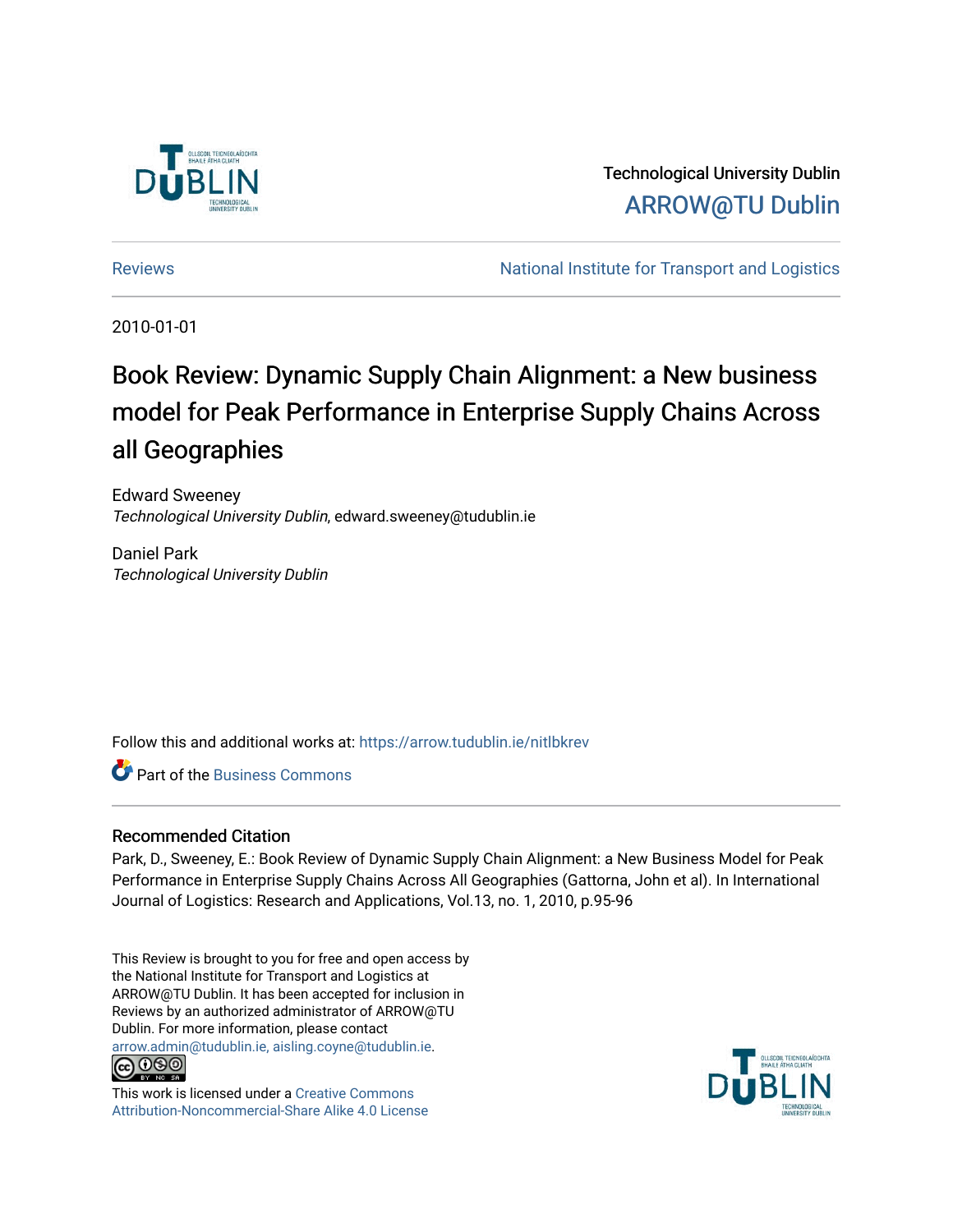#### **BOOK REVIEW**

John Gattorna and friends *Dynamic Supply Chain Alignment – A New Business Model for Peak Performance in Enterprise Supply Chains Across All Geographies* Farnham: Gower Publishing 2009 (ISBN 978-0-566-08822-3).

## **Edward Sweeney and Daniel Park**

As we noted in our review article based on one of his earlier books (Sweeney and Park, 2006), John Gattorna's contribution to scholarship and practice in supply chain management (SCM) is substantial and sustained. His perspective has evolved from his earliest writings to the present as the potential and impact of logistics and SCM have shifted from purely a set of tools and techniques aimed at securing operational improvement through cost reduction into a platform on which corporate differentiation and strategic advantage can be built. The focus of his latest book is on how multiple supply chains, with the required levels of flexibility and responsiveness, can be created and sustained. As might be expected from Gattorna there is a strong focus on aligning organisations with suppliers, partners and customers. Indeed, the book follows on from his successful *Strategic Supply Chain Alignment* (Gattorna, 1998) and *Living Supply Chains* (Gattorna 2006).

*Dynamic Supply Chain Alignment* is written by a mix of practitioners, consultants and academics. The high calibre of the contributors assembled by Gattorna is in itself testament to his influence and reach in global supply chain thinking and scholarship. There are over 30 contributors to the book, each considering the underlying concept of dynamic alignment of supply chains from his/her own particular perspective. Furthermore, and as suggested by the phrase "across all geographies" in the book's subtitle, the contributors are based Europe, the Americas, the Middle-East and the Asia-Pacific region. Despite this variety of professional and geographical perspectives, Gattorna has succeeded in putting together a volume that is itself characterised by alignment between its various sections and chapters. This is facilitated by the very useful "Alignment Insights" boxes at the end of each chapter.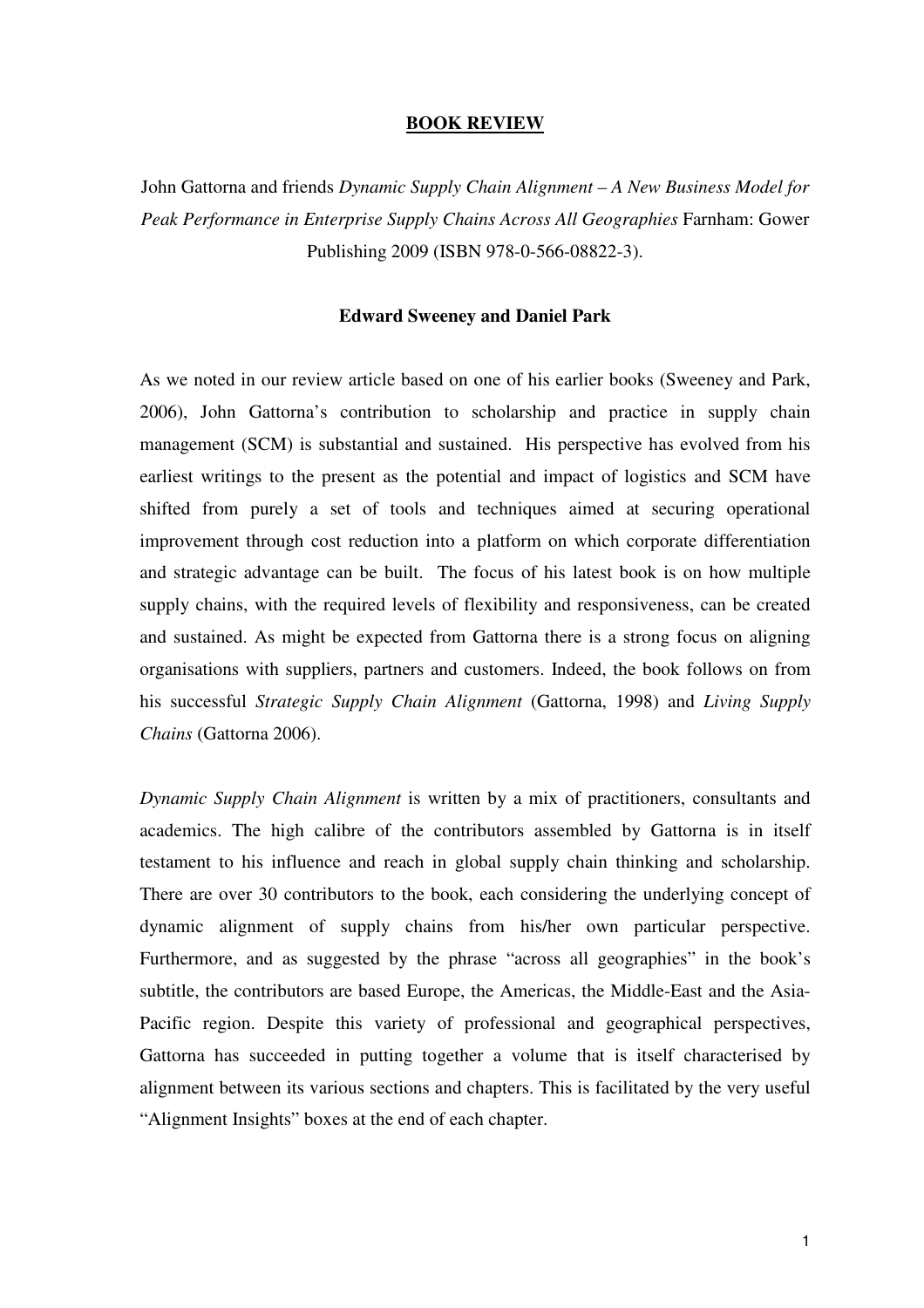The concept of integration has always been at the heart of SCM thinking. Indeed, the principle of alignment works effectively only if it includes the dimension of integration. As a philosophy, SCM is fundamentally concerned with moving away from traditional organisational models where key supply chain functions were often measured and managed in isolation from each other. The application of the SCM concept requires a paradigm shift away from approaches characterised by fragmentation towards more *integrated* organisational models. The fact that "the whole is greater than the sum of the parts" has been recognised by an increasing number of organisations as SCM principles have been adopted and operationalised. A key message from *Dynamic Supply Chain Alignment* is that the new challenge for many organisations is to take the next step and ensure that dynamic alignment principles and concepts are incorporated effectively into supply chain design and improvement processes. As supply chain configurations become more international as a result of business globalisation, and as these architectures become more virtual as a result of the outsourcing of supply chain functionality, the focus of organisations on this thinking will be sharpened. Gattorna's dynamic alignment concept takes this focus to a new level with a strong focus on alignment between, for example, product development and manufacturing processes and the changing requirements of discerning customers in today's sophisticated global marketplace.

Following a short preface, *Dynamic Supply Chain Alignment* provides an extended (over 40 pages) "Prelude" based on panel discussions at the Supply Chain Business Forum held in Melbourne in February 2008. Gattorna states that these "are included here because they point to the topics that are covered in more detail later in this book" (p. 1). This is undeniably true and many rich pieces of anecdotal evidence are presented in this section. However, there is limited reference back to this material throughout the remainder of the book with little attempt by the chapter authors to address directly the challenges outlined. The reader may be left undervaluing this section and with the impression that the real work commences on page 45.

However, what follows represents a thorough and comprehensive coverage of the key issues from a variety of perspectives. Of particular note is the focus on quickly getting behind the hype and the terminology and into the real issues both into relation to creating and sustaining the required levels of alignment. This is enhanced through the effective use of case studies and other illustrative examples throughout the text. The figures and